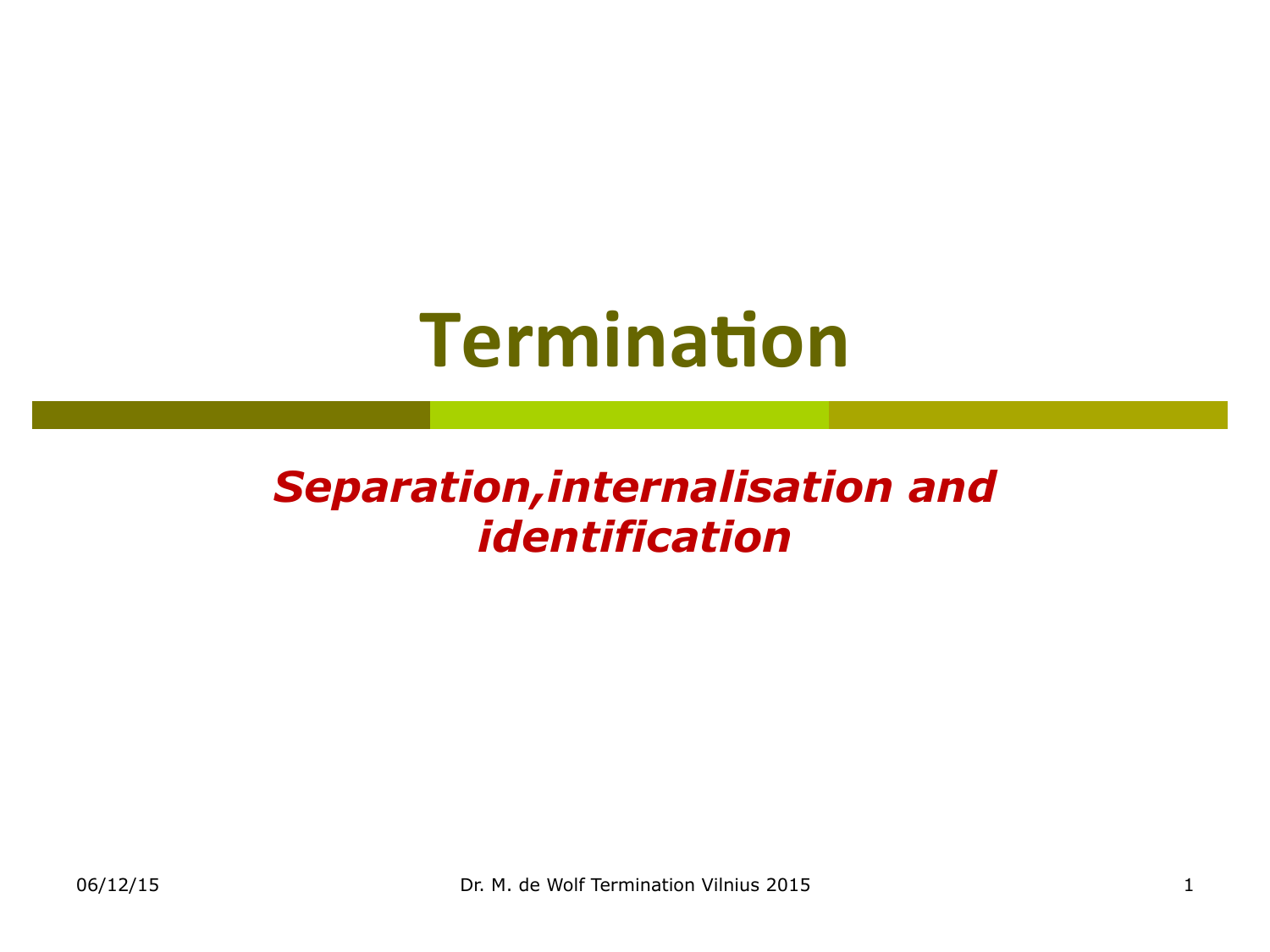### **Aims of the treatment**

- p Revision of the disfunctional aspects of the inner working model.
- p The patient is attacking the setting/ the psychotherapeutic relation
- p The setting is the only relation which is not a repetition of something else
- **p** The setting is deregulating in itself
- p A Corrective Emotional Experience within the psychotherapeutic relation
- p Which is transferred to object relational patterns outside
- p Facilitating the process of internalisation and identification with
- p Creating inner mental representations

### p **To be able to leave people without loosing them**

→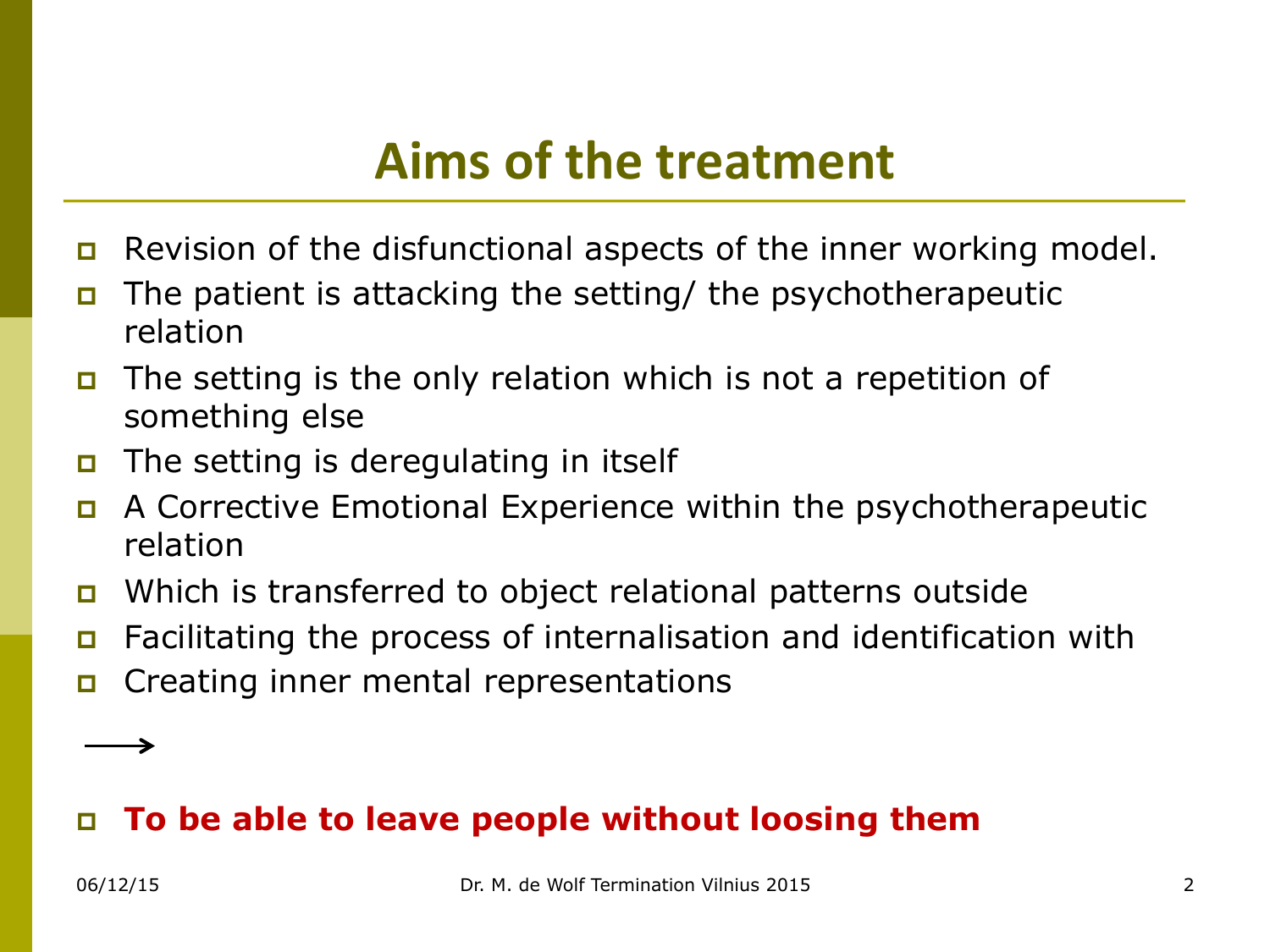### **Internalisation**

- p Takes quite a time, goes by identification and first by imitation
- p **New**, productive behavior askes for reinforcement and validation: need to engrave
- p **Old**, destructive behavior should be prevented: outfading and discouragement
- p Creating inner object constancy and new neurological circuits
- **p** At the end the patient is handling him/herself in the same way as the therapist did.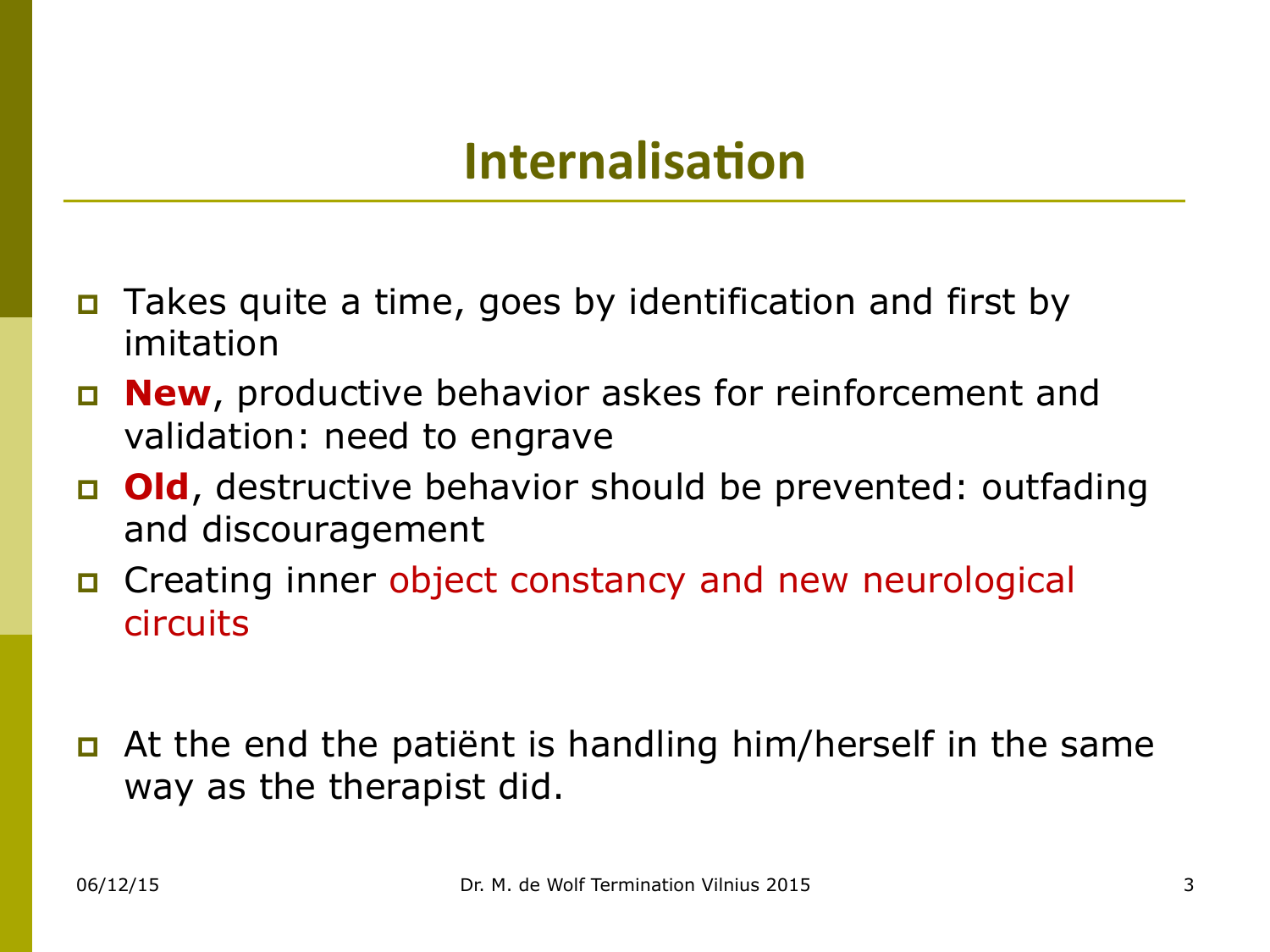# **The relational perspective**

- p External and internal relations: creating bounderies between inner and outer world by:focusing on internalisation
	- $\triangleright$  External relations are shaped by internal ones and vice versa
- **p** Inter- and intrapersonal relations.
	- $\triangleright$  Interpersonal relation: in internal and external reality
	- $\triangleright$  Intrapersonal: about the relation between the person and himself  $\rightarrow$ inner reality (problematic in BPO and PPO)
- **p** Take and give or need satisfying relations
- **p** Realistic and irrealistic aspects of the relation
- **p** The quality of the personality structure.
	- In healthy people the realistic aspects are dominant
	- $\triangleright$  In people with a NPO or high level BPO realistic and irrealistic aspects are both there
	- In people with a low level BPO or PPO the irrealistic aspects are dominant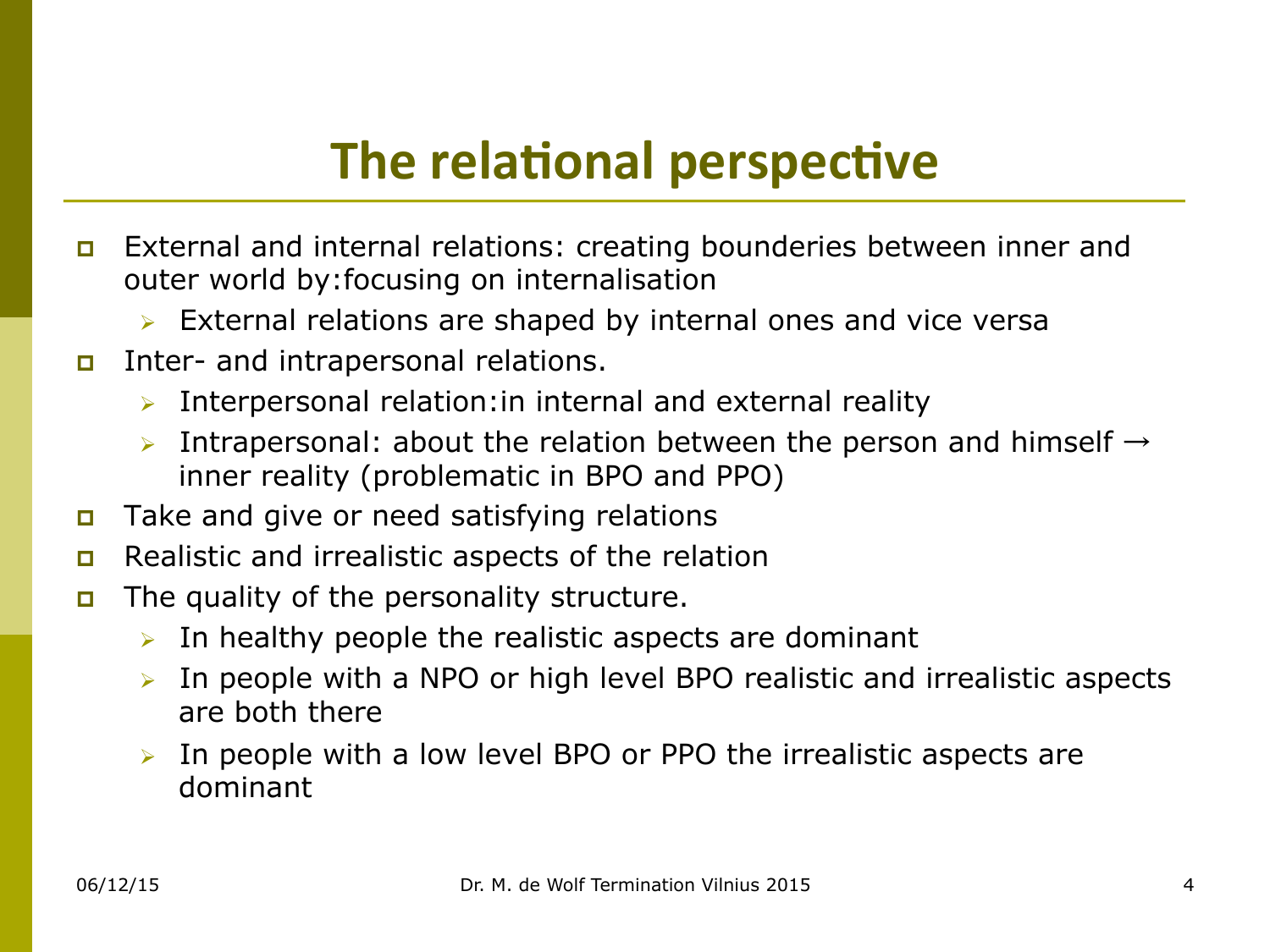### **The Process 1**

#### **From:**

p **PPO to BPO to NPO to a Healthy way of functioning** 

p **Physical to a mental way of functioning of the Mind** 

#### **Level 0**

p When the patient is not able to put words on his complaints. There are only **primary representations** .Fragmentation and being overwhelmed.

#### **Level 1**

p When the patient is able to put his **complaints into words** and to talk about them. He knows something is going on but het does not understand why

#### **Level 2**

p He is able to connect his symptoms to his life circumstances. Growing insight: the problems are experienced as determined by the **context** 

#### **Level 3**

**p** He is able to express his problems in relational terms and to talk about it as an **interpersonal** problem. It still is experienced as external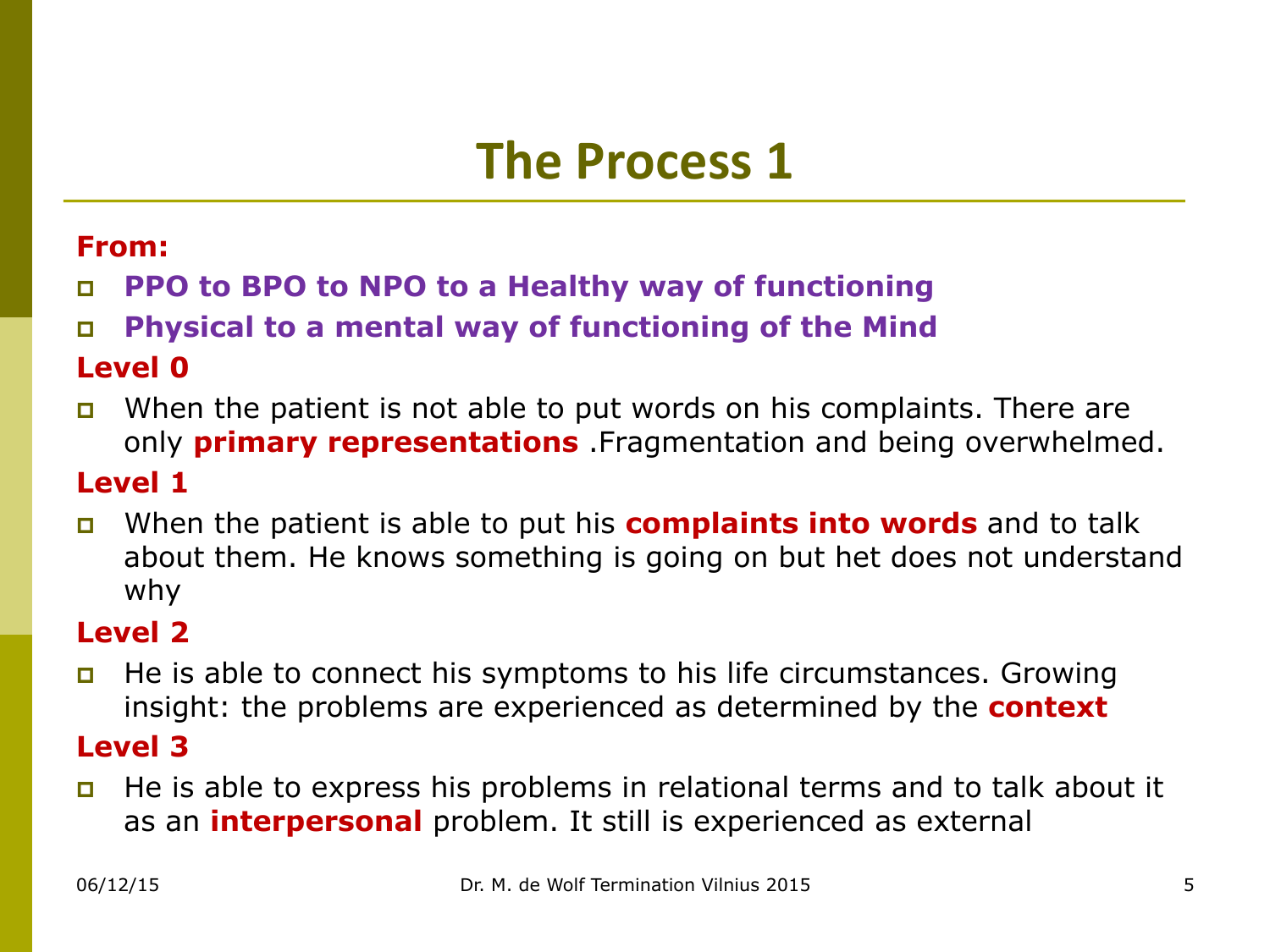### **The Process 2**

#### **Level 4**

p He is able to see what is said under 3 as a **characteristic pattern**  without seeing himself as the agent

#### **Level 5**

p He is able to see himself as the **agent** in the pattern mentioned under level 4. He is going to experience what is going on as internally determined. Here the inner motivation to change is starting and the external regulation is diminishing. The patient becomes more autonomous.

#### **Level 6**

p The patient is able to recognize the **influence of earlier relationships**. It is about **inner objects**. His life history becomes more coherent and a feeling of continuity is growing. NPO is coming into the picture.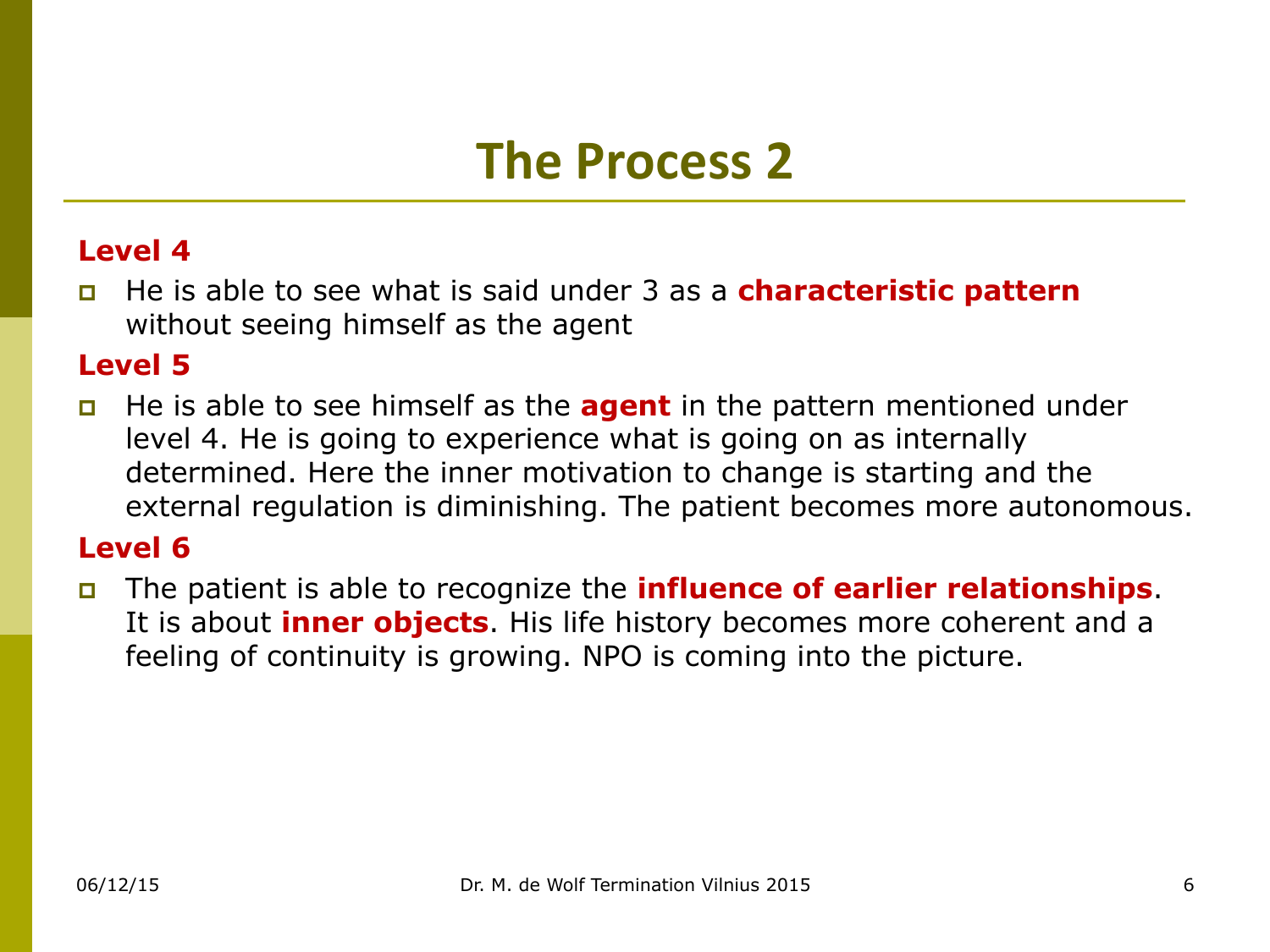### **The Process 3**

#### **Level 7**

p He is going to experience that he is doing with himself what others, in earlier times, were doing with him. More and more it is about **intrapersonal relations**: insight is growing

#### **Level 8**

**p** He is experiencing that what is going on outside also is happening inside the treatment: the level of the **transference.** More and more the patient experience that there is a repetitive pattern going on. He is repetiting and validating his IWM

#### **Level 9**

**p** The transference is growing. By this, the problem is replacing itself from the outside world into the treatment. By that there is coming some space in the outside world to experiment with new and more productive behavior. We should work through the **transference neurosis** which is an artificial form of neurosis. The patient realizes that there are different perspectives.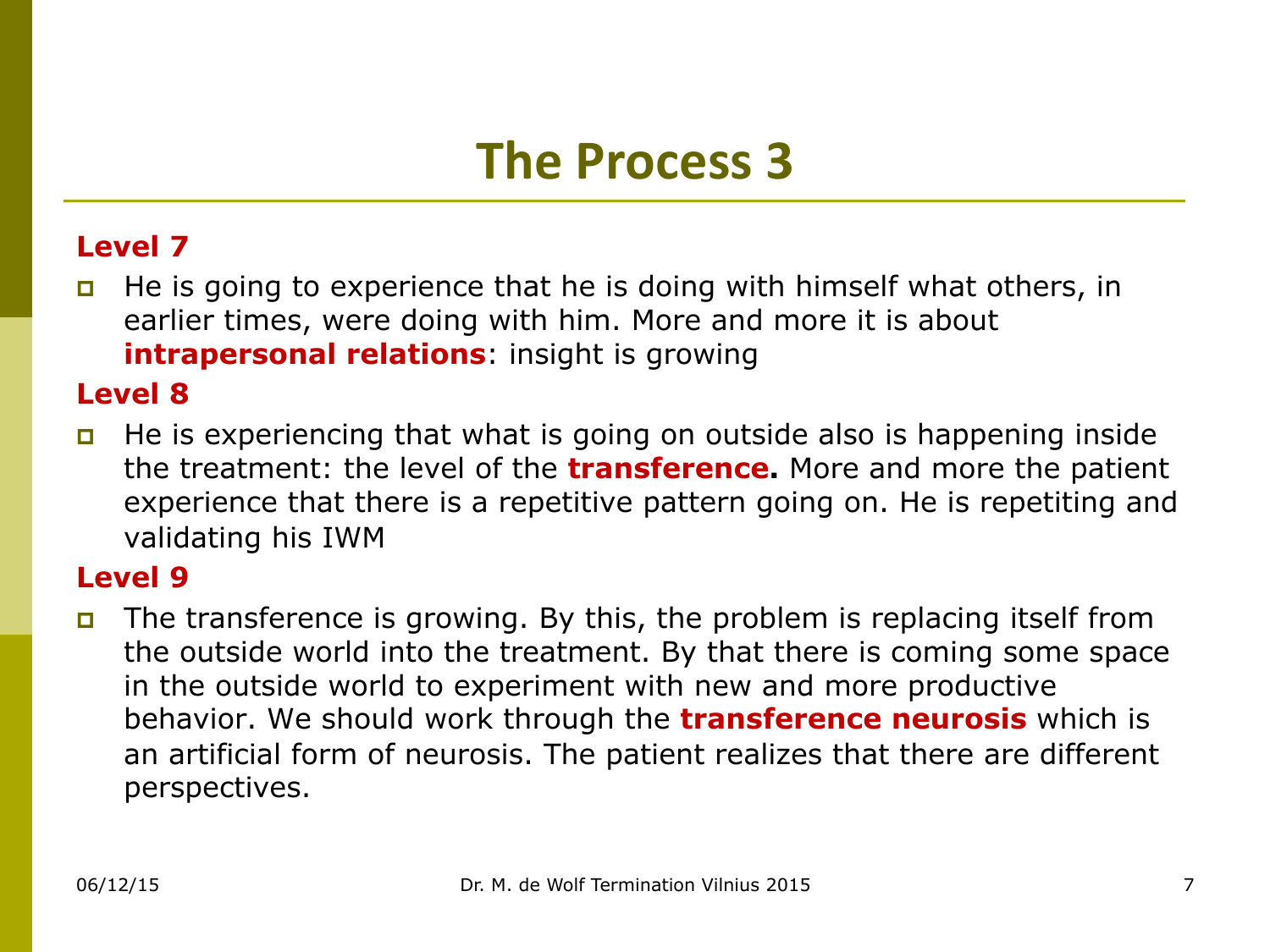### **Phases in the treatment 1**

### **The beginning:**

- p To develop a good enough **working relation**
- p Exploring the **symptoms and complaints**
- **p** Formulating together with the patient the plan of the treatment
- p More diagnostic but not without a psychotherapeutic attitude
- **p** From level 1 to 3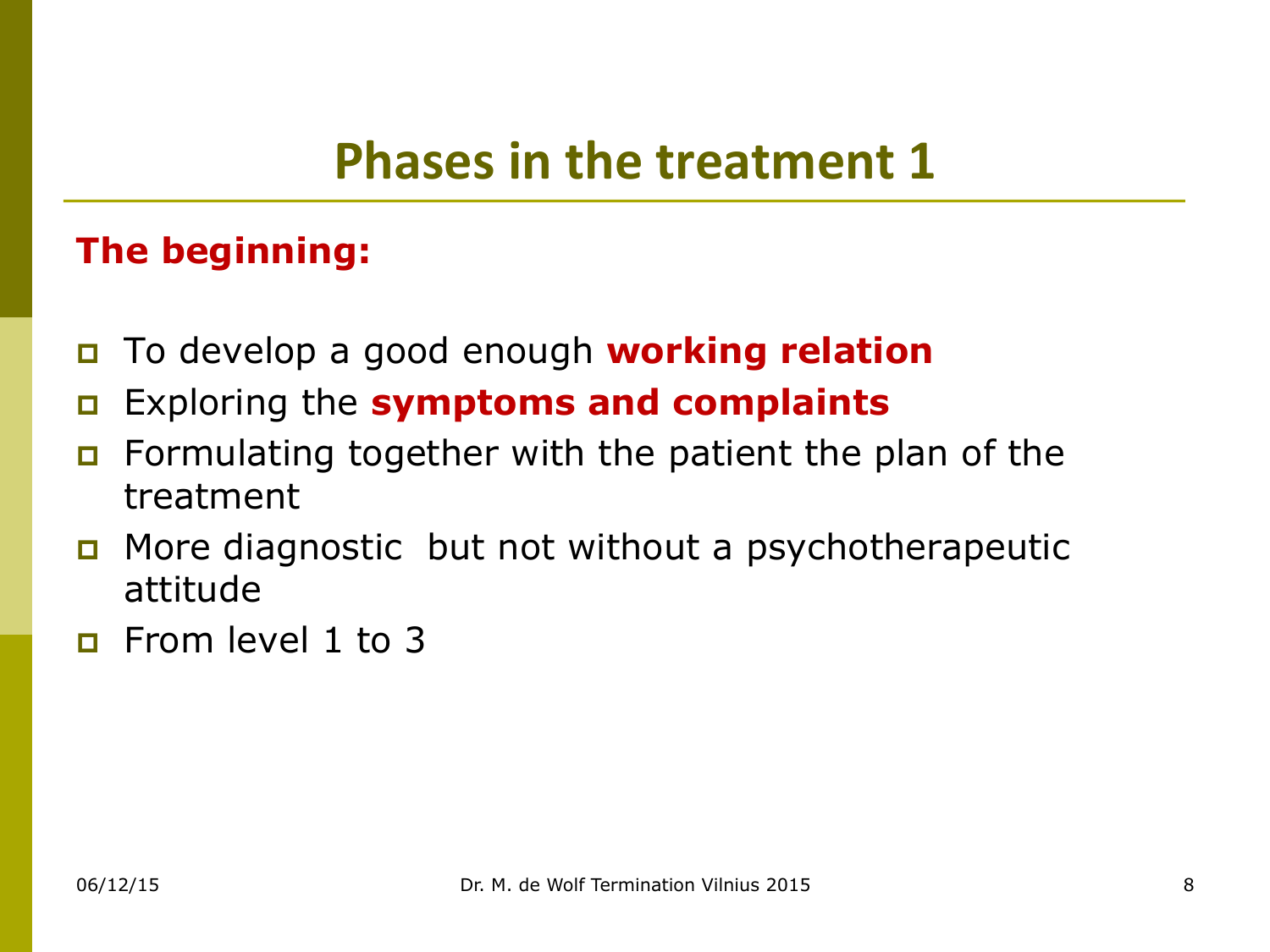### **Phases in the treatment 2**

### **The middle phase:**

- p Working through **interpersonal problems**
- **p** Preventing the old behavioral patterns and reinforcing new more productive behavior
- p Focusing on the **repetition** on the behavioral patterns
- **p** Focusing on the own part of the patient in the behavioral pattern: what is my part and what is the impact of **earlier relationships**
- **p** From level 4 to 7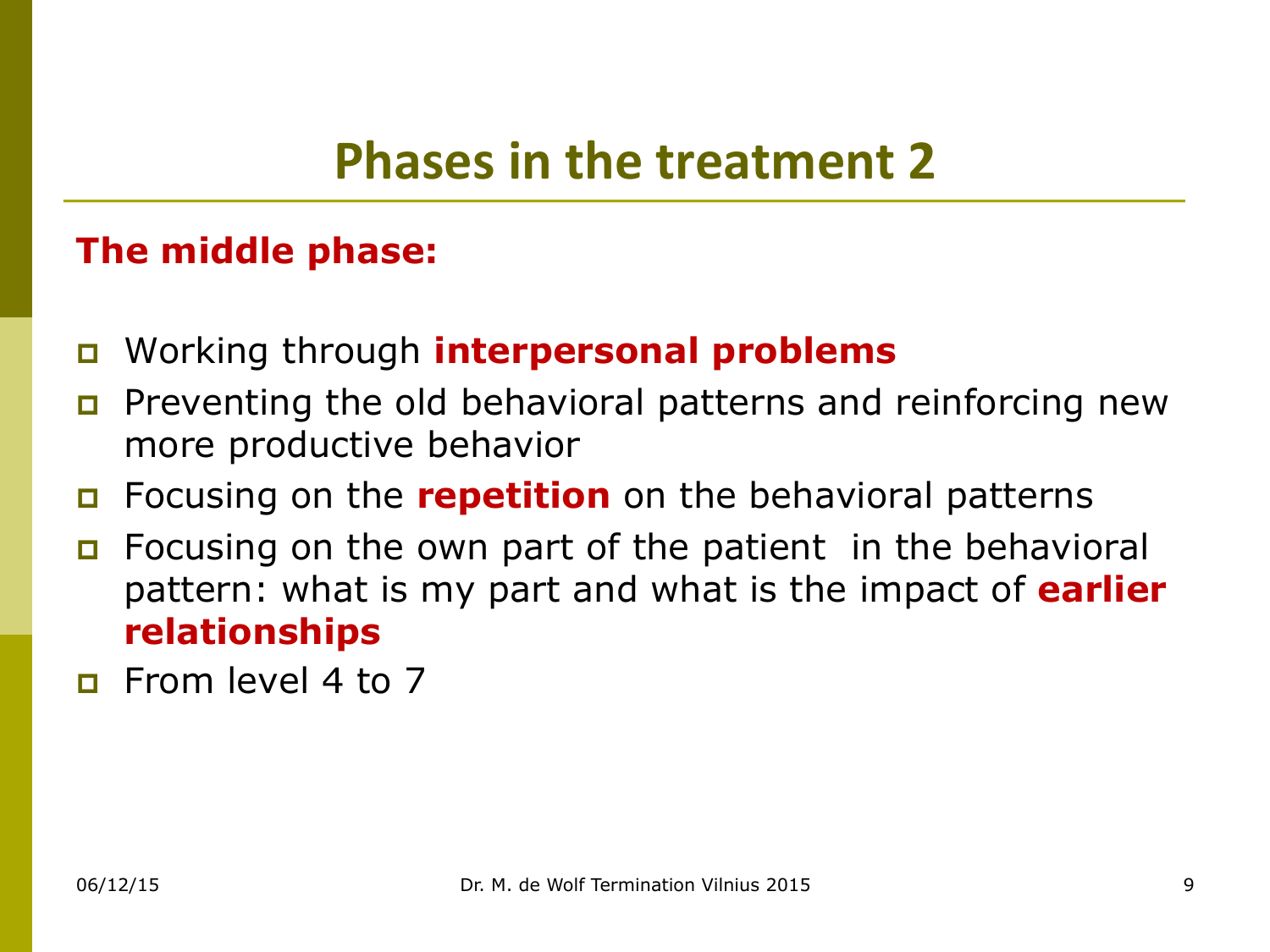### **Phases in the treatment 3**

### **Ending:**

- p Working through feelings related to the separation from the treatment
- p **Working through feelings of mourning and negative transference**
- **p** Looking back and forward
- **p** Evaluation of what has happened and what has changed
- **p** But also what can be expected in future
- p Is there a need for another treatment, for example the depression is gone but an underlying personality disorder becomes apparent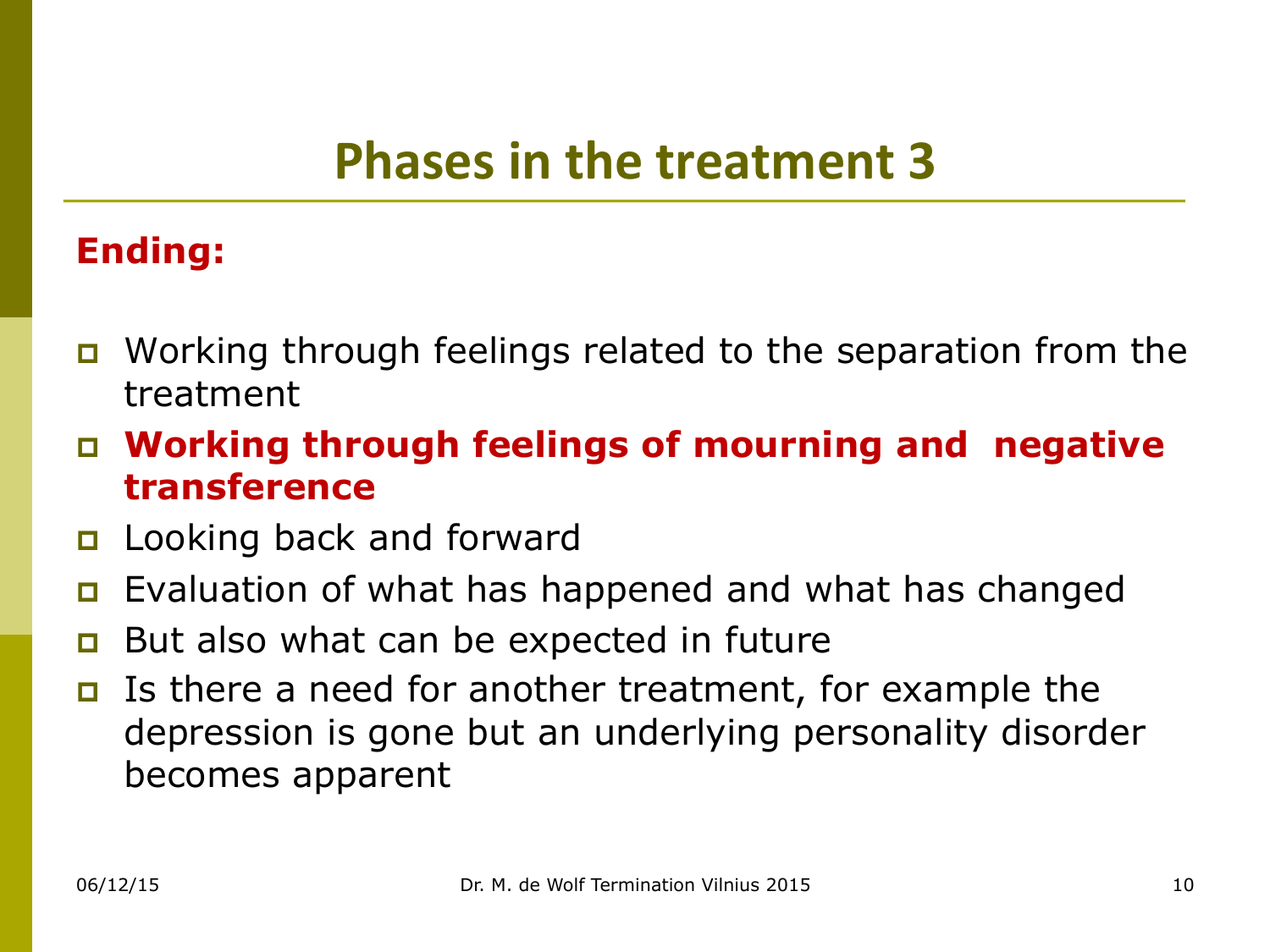- p Conflicting mental representations are worked through
- p Mental processing is more functioning
- **p** From primary to secundary representations
- **p** The birth of the psychological Self
- The Self is less dependent on external validation and the being there of external objects
- p The superego is less harsh, punitive and severe
- The Ego is controling the impulses and not the otherway around.
- **p** There is an observing Ego
- p Drive satisfaction is less destructive than it was before
- It is about similarities and differences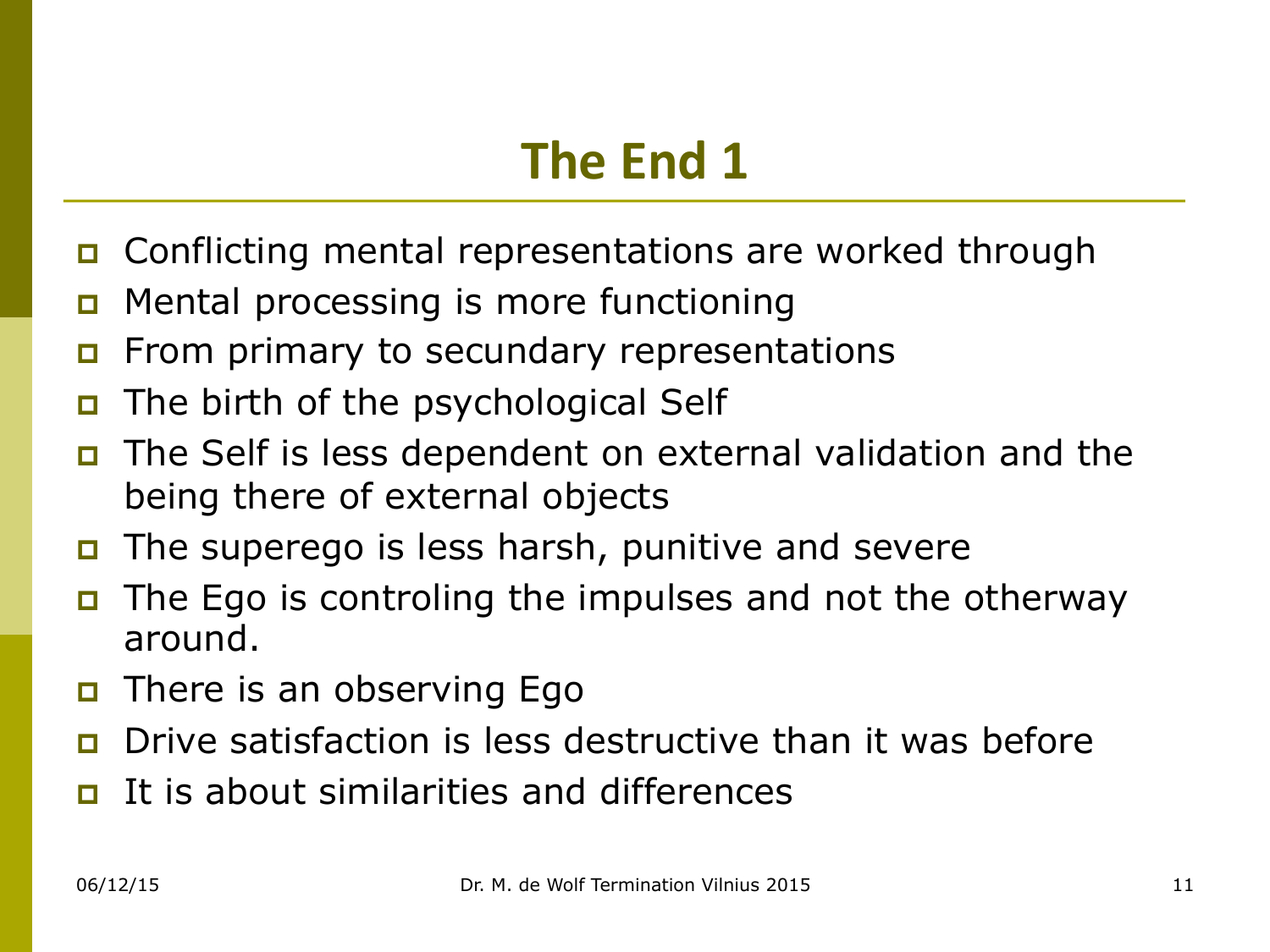- p The more expressive the treatment is the less the therapist will change at the end the frequency of the treatment. The more the therapist is able to work through the termination phase
- p The more supportive the treatment is the more the therapist will change during the end phase the frequency. The less the therapist is able to work through the termination phase  $\longrightarrow$  to lessen the dependency of the patient from the therapist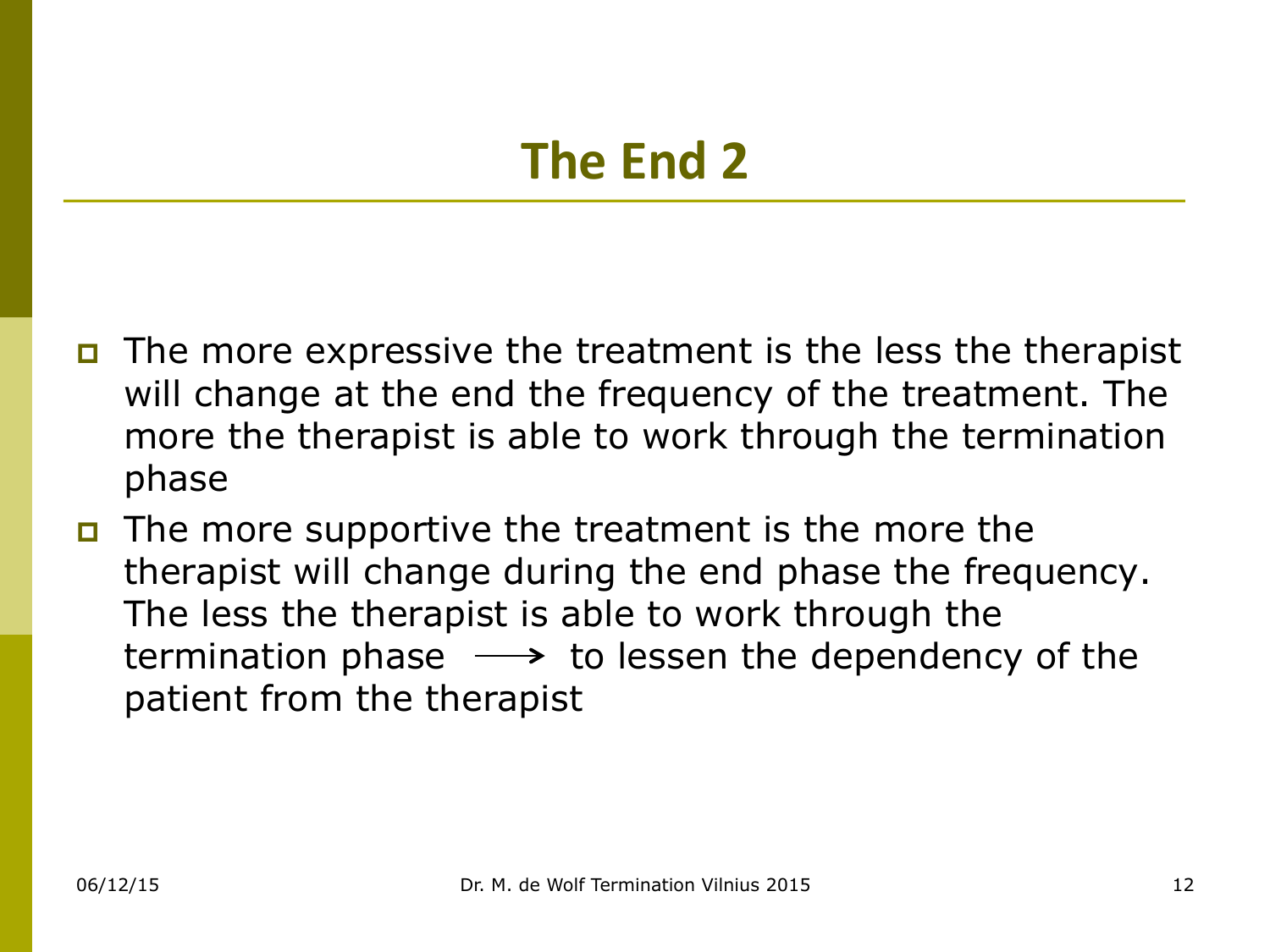- p In the period of termination the complaints and conflicts from the beginning are coming back again
	- $\blacksquare$  To let the therapist feel guilty because of the termination
	- $\blacksquare$  Because it is for the patient unbearable to live on without the person of the therapist
- p Help the patient to say goodbye to a more or less realistic figure instead of a transferential/developmental figure.
- p Acting out is rising again (starting a new relation to avoid the pain of saying goodbye)
- p Some pain/sadness is realistic in this period. Don't interpret it all.
- **p** What is going on with the negative transference?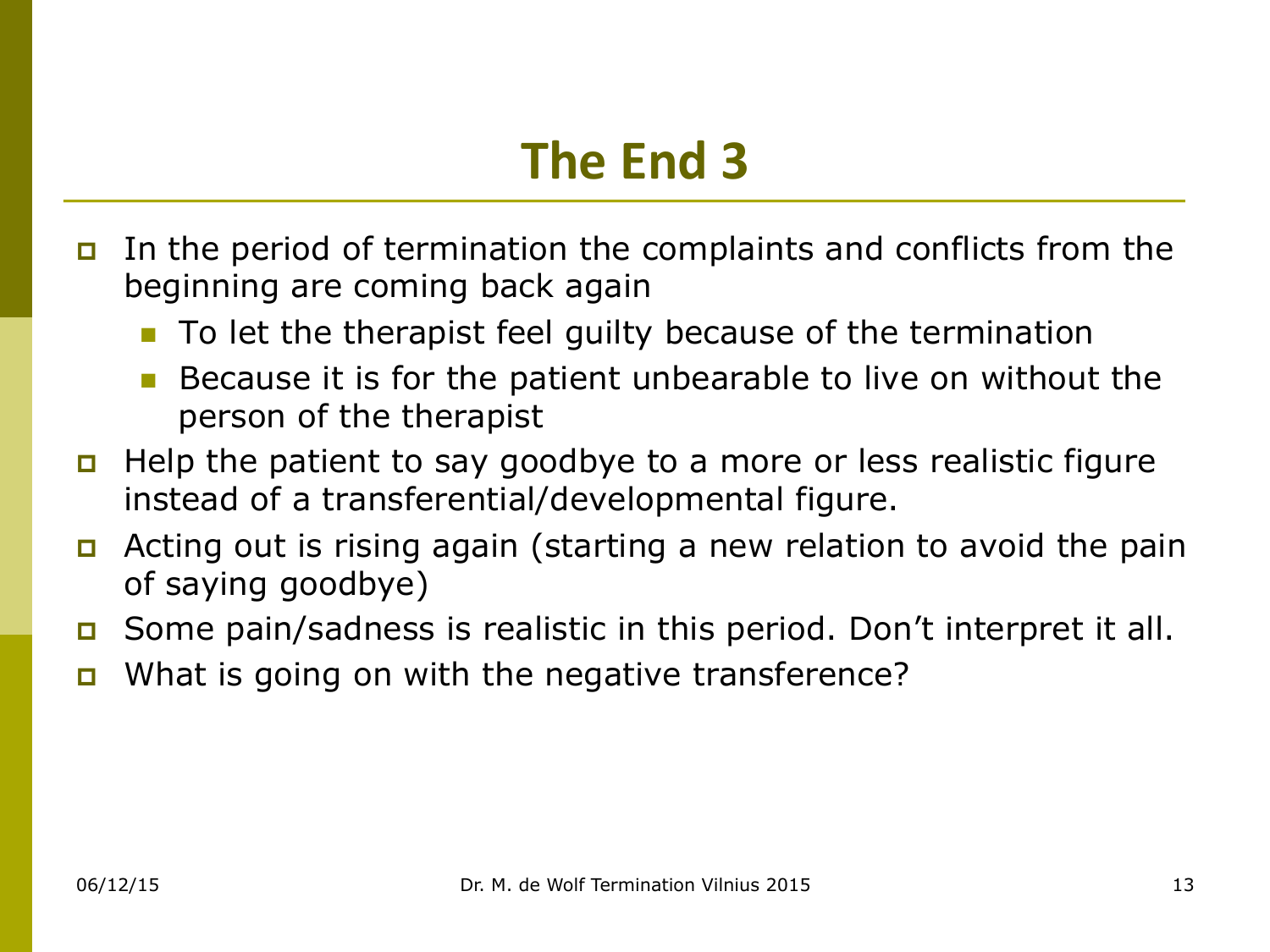- **p** Sometimes creating relations outside the treatment is related to defence and sometimes it is related to development.
- **p** By working through during the treatment, moments of separation you prepare the patient to say goodbye to you at the end
- **p** Help the patient to separate from a more or less realistic figure by becoming more expressive and less reluctant
- **p** Not all sadness at the end is pathological, sometimes it is real sadness